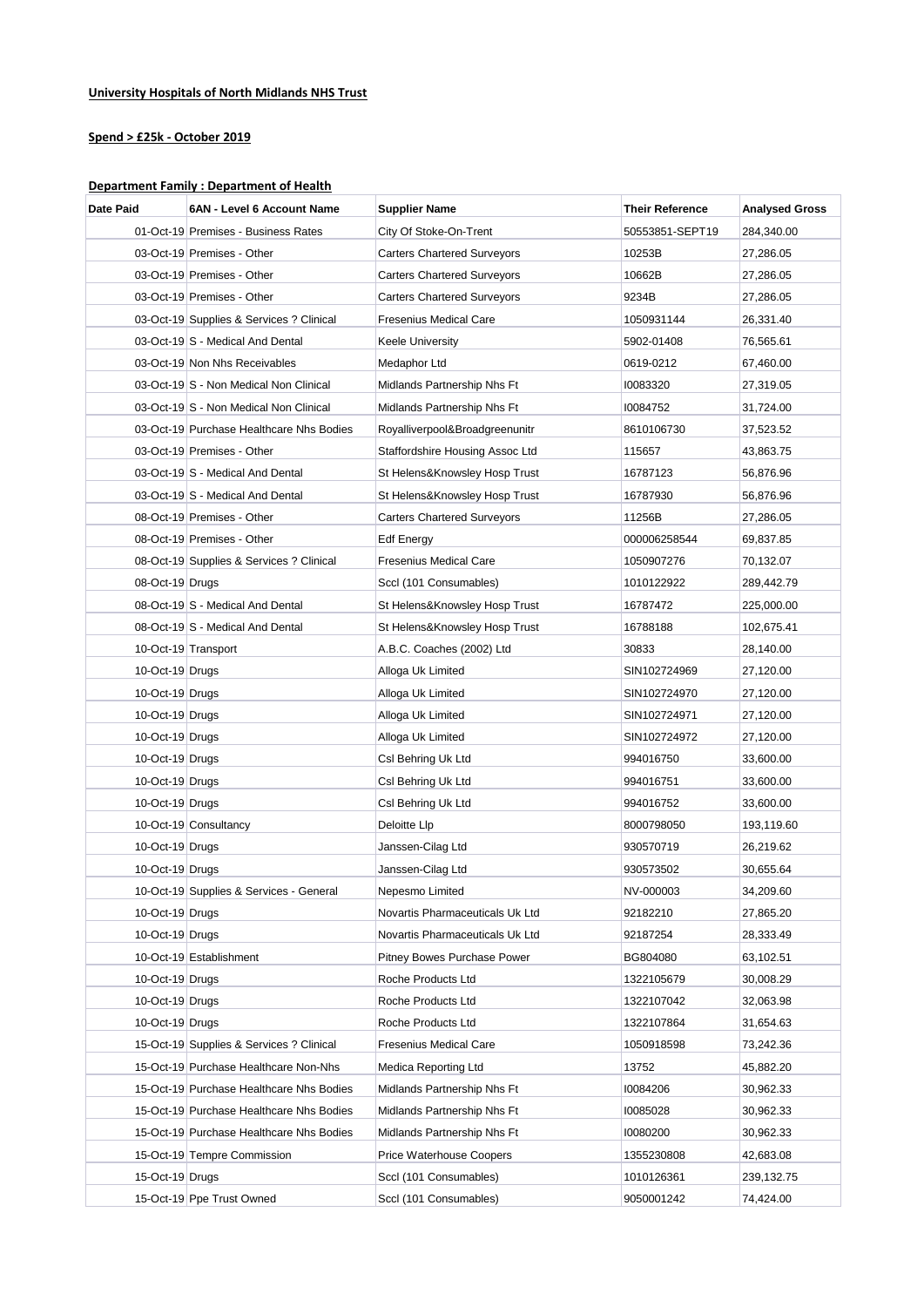|                 | 15-Oct-19 Purchase Healthcare Nhs Bodies | Sheffield Teaching Hospitals Nhs Ft      | 4000571234      | 94,830.00    |
|-----------------|------------------------------------------|------------------------------------------|-----------------|--------------|
|                 | 15-Oct-19 Supplies & Services ? Clinical | <b>Stryker Howmedica Osteonics</b>       | 28571938        | 35,454.00    |
|                 | 15-Oct-19 Payroll Deductions             | Unison                                   | UHNM DOW SEP 19 | 32,683.00    |
| 17-Oct-19 Drugs |                                          | Aah Hospital Services                    | 41706464R       | 32,349.12    |
| 17-Oct-19 Drugs |                                          | Alloga Uk Limited                        | SIN102732215    | 27,120.00    |
| 17-Oct-19 Drugs |                                          | Alloga Uk Limited                        | SIN102732217    | 27,120.00    |
| 17-Oct-19 Drugs |                                          | Alloga Uk Limited                        | SIN102732218    | 27,120.00    |
|                 | 17-Oct-19 Supplies & Services ? Clinical | Baxter Shared Service & Competencies Ltd | 19212524        | 53,283.90    |
|                 | 17-Oct-19 Supplies & Services ? Clinical | <b>Biomerieux Ltd</b>                    | 1800002307      | 266,227.81   |
|                 | 17-Oct-19 Purchase Healthcare Nhs Bodies | Midlands Partnership Nhs Ft              | 10081607        | 34,321.00    |
|                 | 17-Oct-19 Supplies & Services ? Clinical | Varian Medical Systems Uk Ltd.           | 602185944       | 61,940.51    |
|                 | 17-Oct-19 Supplies & Services ? Clinical | Varian Medical Systems Uk Ltd.           | 602187088       | 54,133.80    |
|                 | 18-Oct-19 Payroll Deductions             | <b>Hmrc Employer Payments</b>            | N586PD00002026C | 2,307,306.19 |
|                 | 18-Oct-19 Payroll Deductions             | Hmrc Employer Payments                   | N586PD00002026C | 3,238,925.88 |
|                 | 18-Oct-19 Payroll Deductions             | Hmrc Employer Payments                   | P586PD00002026C | 4,644,855.57 |
|                 | 22-Oct-19 Supplies & Services - General  | Apcoa Facilities Management (Uk) Ltd     | 107000          | 25,920.00    |
|                 | 22-Oct-19 Premises - Other               | Apcoa Facilities Management (Uk) Ltd     | 107001          | 55,255.80    |
|                 | 22-Oct-19 Consultancy                    | Ideal Health Consultants Ltd             | 6239            | 35,904.00    |
|                 | 22-Oct-19 Ppe Trust Owned                | Loewenstein Medical Uk Ltd               | IN00000430      | 29,324.40    |
|                 | 22-Oct-19 A - Non Medical Clinical Staff | Medacs Healthcare Services Plc           | 604-1217300     | 34,741.32    |
|                 | 22-Oct-19 Ppe Trust Owned                | <b>Philips Healthcare</b>                | 7300319337      | 42,500.02    |
| 22-Oct-19 Drugs |                                          | Sccl (101 Consumables)                   | 1010132244      | 284,837.67   |
|                 | 22-Oct-19 Supplies & Services ? Clinical | Sccl (201 Maintenance)                   | 2010003859      | 71,401.20    |
|                 | 22-Oct-19 Payroll Deductions             | <b>Tusker Direct Limited</b>             | 21690           | 50,455.94    |
|                 | 23-Oct-19 Premises - Other               | <b>Water Plus</b>                        | STW-INV01934020 | 70,418.98    |
|                 | 23-Oct-19 Premises - Other               | <b>Water Plus</b>                        | STW-INV02788872 | 38,493.67    |
|                 | 23-Oct-19 Premises - Other               | <b>Water Plus</b>                        | STW-INV02612511 | 42,863.45    |
|                 | 23-Oct-19 Premises - Other               | <b>Water Plus</b>                        | STW-INV02681250 | 54,019.30    |
|                 | 23-Oct-19 Premises - Other               | <b>Water Plus</b>                        | STW-INV02815620 | 51,426.12    |
|                 | 23-Oct-19 Premises - Other               | <b>Water Plus</b>                        | STW-INV02942770 | 42,732.35    |
| 24-Oct-19 Drugs |                                          | Alloga Uk Limited                        | SIN102732216    | 27,120.00    |
|                 | 24-Oct-19 Premises - Other               | Ashdale Investments                      | A1920           | 55,284.17    |
| 24-Oct-19 Drugs |                                          | Janssen-Cilag Ltd                        | 930578768       | 36,978.55    |
| 24-Oct-19 Drugs |                                          | Jazz Pharmaceuticals                     | 90001167        | 25,383.67    |
|                 | 24-Oct-19 Ppe Trust Owned                | Maquet Ltd                               | 3129078098      | 231,660.00   |
|                 | 24-Oct-19 Purchase Healthcare Nhs Bodies | Midlands Partnership Nhs Ft              | 10085612        | 30,962.33    |
| 24-Oct-19 Drugs |                                          | Novartis Pharmaceuticals Uk Ltd          | 92193612        | 28,147.19    |
| 24-Oct-19 Drugs |                                          | Roche Products Ltd                       | 1322109096      | 29,260.46    |
|                 | 29-Oct-19 Supplies & Services - General  | Apcoa Facilities Management (Uk) Ltd     | 107004          | 25,920.00    |
|                 | 29-Oct-19 Premises - Other               | Apcoa Facilities Management (Uk) Ltd     | 107008          | 55,255.80    |
|                 | 29-Oct-19 Premises - Other               | Apcoa Facilities Management (Uk) Ltd     | 107009          | 55,255.80    |
|                 | 29-Oct-19 Premises - Other               | Apcoa Facilities Management (Uk) Ltd     | 107010          | 55,255.80    |
|                 | 29-Oct-19 Supplies & Services - General  | Berendsen Healthcare Limited             | SN3106120       | 191,474.69   |
|                 | 29-Oct-19 Supplies & Services - General  | Berendsen Healthcare Limited             | SN3118097       | 170,920.08   |
|                 | 29-Oct-19 Supplies & Services ? Clinical | <b>Biomerieux Ltd</b>                    | 1800002308      | 266,227.81   |
|                 | 29-Oct-19 Supplies & Services ? Clinical | Fujifilm Uk Limited                      | 9333185664      | 26,703.89    |
|                 | 29-Oct-19 Consultancy                    | Ideal Health Consultants Ltd             | 6243            | 35,904.00    |
|                 | 29-Oct-19 Supplies & Services - General  | Kpmg Llp                                 | 5501894633      | 39,899.59    |
|                 | 29-Oct-19 Purchase Healthcare Non-Nhs    | Medica Reporting Ltd                     | 13883           | 53,501.65    |
|                 | 29-Oct-19 Purchase Healthcare Nhs Bodies | Midlands Partnership Nhs Ft              | 10083585        | 30,962.33    |
|                 | 29-Oct-19 Purchase Healthcare Nhs Bodies | North Staffs Combined Trust              | 0000051592      | 39,672.00    |